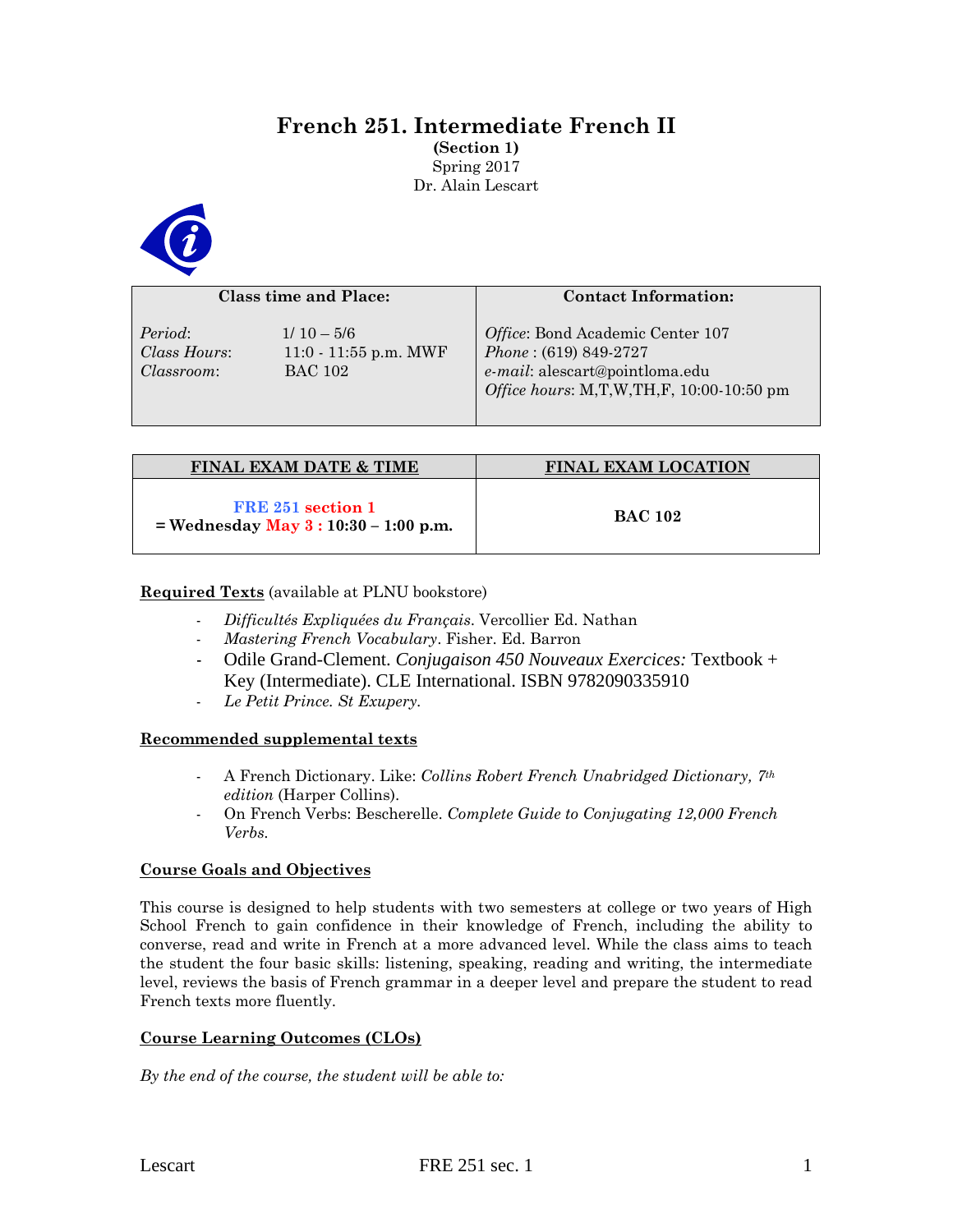- 1. Write at the mid intermediate level being able to create and re-create with the language in discrete sentences and simple paragraphs (letters, take simple notes, short essays).
- 2. Comprehend increasingly more complex language structures. Decipher some, but not all, native speaker speech.
- 3. Speak by responding to and asking a variety of questions in which the material is created and re-created using familiar vocabulary and grammatical structures.
- 4. Read authentic texts with increased understanding of the main ideas and themes.
- 5. Demonstrate comprehension of cultural mores and patterns of living of the target culture(s) studied.

# **COURSE CREDIT HOUR INFORMATION**

This class meets the Carnegie Unit minimum requirement of 750 minutes of instructional time + 1500 minutes of out-of-class work per 1 unit of credit. Specific details about how the class meets these requirements are included here in the course syllabus.

### **Course Activities and Resources**

We will use an instructional ensemble whose core program (vocabulary, conversation, grammar, and culture) is designed to prepare students to sample the menu of open-ended communicative and cultural expansion activities (video, literary and cultural readings, portraits and profiles, games) included at the end of each chapter.

The course is conducted entirely in French. The course also requires the completion of a workbook/laboratory manual that is part of the student package and included in the purchase of the textbook.

In addition there is a separate audio program on CDs that comes with your package. You must complete a chapter's audio/video activities in the lab manual as part of the lab assignment for each chapter. Homework is assigned on a daily basis **and should be turned in as listed in the daily schedule**.

#### **Requirements**

- **1.** Attendance. Your physical presence in class is very important to get the full immersion experience. If you are not present in class, you cannot perform oral exercises and you will lose participation points. Since this is a skill and performance class, students are expected to attend regularly and attendance, both active and passive, will be an important component in the student's participation mark (15%). Students, whether present or absent, are responsible for the material listed in the class, syllabus as well as for any extra material (vocabulary, idioms, etc.) presented in class. If a student misses a class, s/he should procure notes from another student and study the material in the book.
- **2.** Participation in classroom assignments. It is not enough to come to class. You need to engage actively in the oral and written exercises presented in class. Class participation is measured by one's willingness to talk in class and to communicate as fully as possible. It is also measured by one's willingness to attend class regularly and to complete assignments. It is a measure of CO-OPERATION and RISK-TAKING, not of grammatical correctness.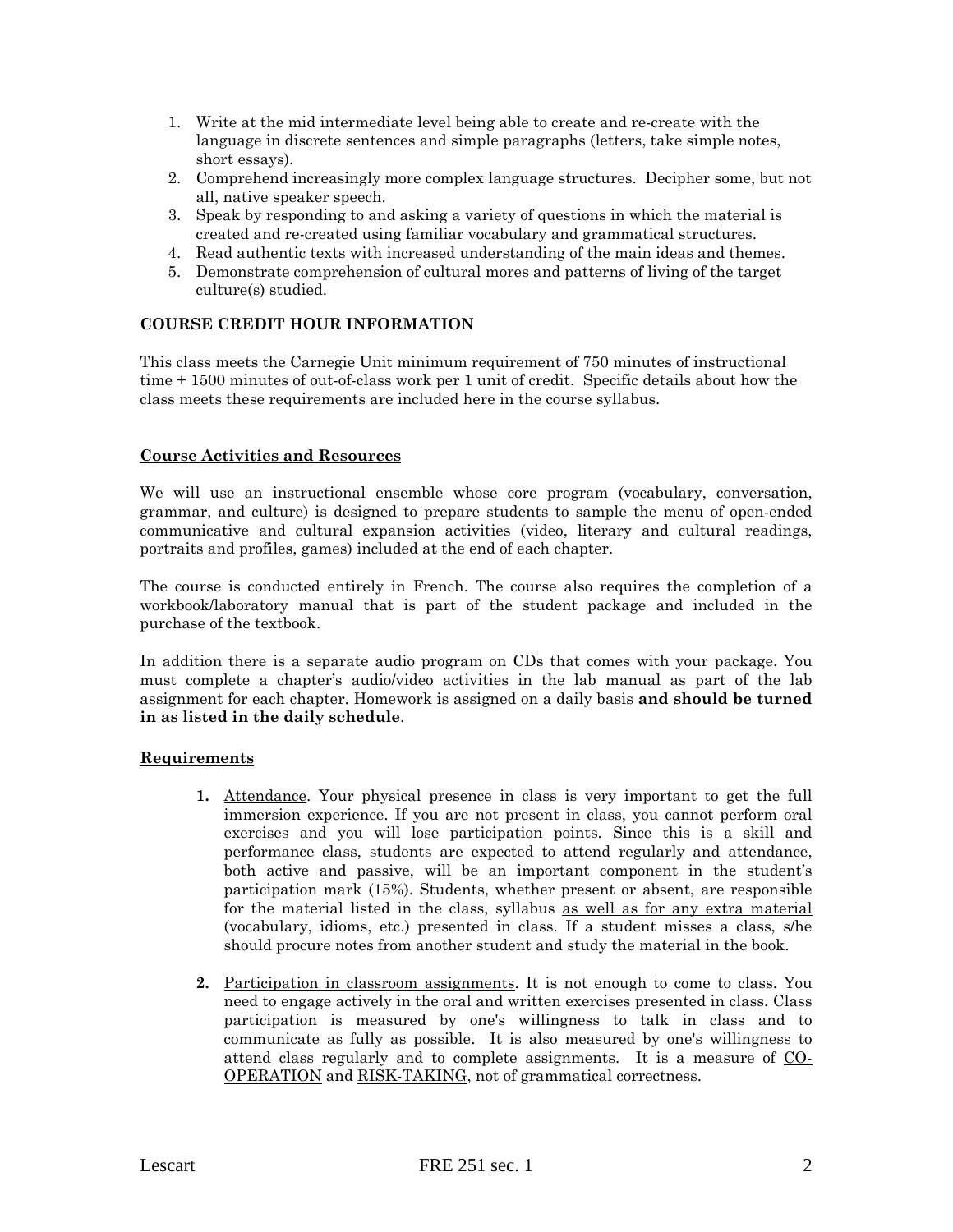- **3.** Completion of daily workbook/laboratory manual assignments. Before you come to class, finish the workbook/laboratory manual lesson for the day and hand it in. You will need the audio files to do it. Late work will not be accepted for credit, though it will be corrected. Work is considered late if it is handed in after it has been handed back or discussed in class. Homework is to be turned in at the beginning of the class. No reminders will be provided since it is assumed that students are adults capable of reading the syllabus.
- **4.** Regular studying of vocabulary and grammar. You will have to study around 120 words per chapter (3-4 lessons). For suggestion on ways to study French, see the **STUDY TIPS AND INTRO TO FRENCH LANGUAGE** manual.
- **5.** Preparation for quizzes and exams. Get ready well in advance for the *dictées*, quizzes and exams. Quizzes are given almost every two weeks. They are marked in the class schedule. THERE ARE NO MAKE-UPS! A missed quiz counts as a zero. If the student has an official excuse (doctor's note or family tragedy) for an absence, the zero is deleted. Such excuses need to be given to the professor within a few days of the absence. If an absence is prolonged (more than three classes), the student must contact the professor immediately. One low mark will be dropped from the interrogations before they are averaged at the end of the semester.

# **Grading of the class**

| Attendance         | 10% |
|--------------------|-----|
| Vocabulary Quizzes | 20% |
| Grammar Quizzes    | 15% |
| Midterm exam       | 20% |
| Final exam         | 20% |
| Petit Prince       | 10% |
| Discussions        | 5%  |
|                    |     |

| $95-100:$ | $90-95:$ | $B+$      | $80 - 85:$ | <b>B</b> - |
|-----------|----------|-----------|------------|------------|
| Ά         | $A-$     | 85-90:    |            | 75-80:     |
| $70-75$ : | -65      | $60-65$ : | $55-60:$   | $50-55: D$ |
| `+        | $-70:$   | . v-      | $D+$       |            |

Under 50% you have a F.

\* Note: If you are late in class you only receive 80% of the attendance grade.

#### **Academic Accommodations**

All students are expected to meet the established standards for this course. Students with learning disabilities who may need accommodations should discuss options with the Academic Support Center **during the first two weeks** of class. The ASC will contact professors with suggested classroom needs and accommodations. Approved documentation must be file in the ASC prior to the start of the semester.

#### **Departmental Policy on Academic Honesty**

The Department of Literature, Journalism, and Modern Languages deems intellectual and academic integrity critical to academic success and personal development; therefore, any unethical practice will be detrimental to the student's academic record and more character. Students who present the work of others as if it were their own commit plagiarism.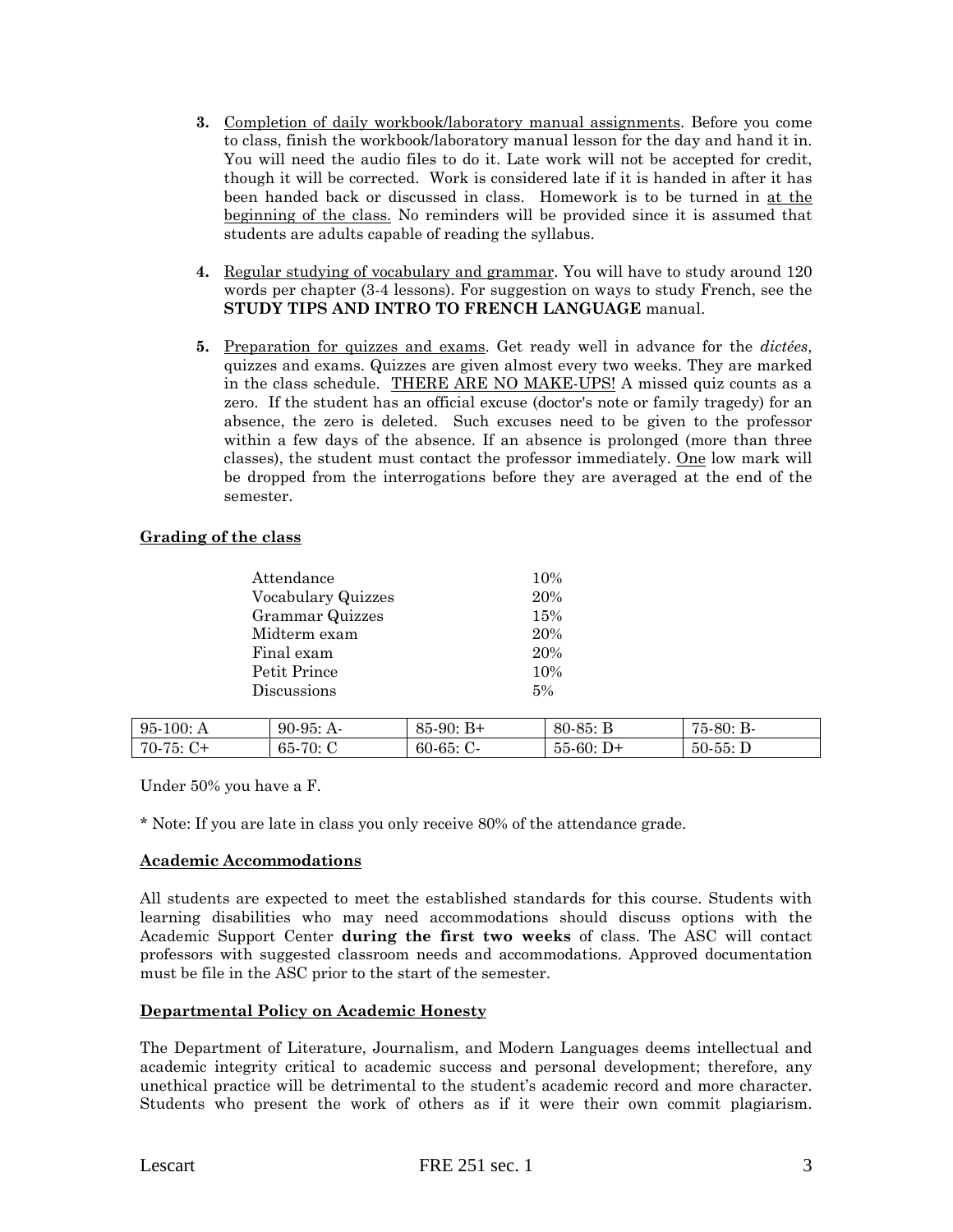Presenting another's work as one's own includes, but is not limited to, borrowing another student's work, buying a paper, using the thoughts or ideas of others as one's own (using information in a paper without citation), and copying information from the Internet without citation. Plagiarized work will result in a failing grade for the assignment and possibly for the course. In either event, a written report will be filed with the department chair and the area dean. The dean will review the report and submit it to the Provost and the Vice President for Student Development. It will then be placed in the student's academic file.

# **FINAL EXAMINATION POLICY**

Successful completion of this class requires taking the final examination **on its scheduled day**. The final examination schedule is posted on the Class Schedules site. No requests for early examinations or alternative days will be approved.

In the rare case that a student is scheduled for more than three (3) final examinations on the same day, the student is authorized to contact each professor in order to work out an alternate time for one of those examinations. Department chairs/school deans and college deans need not be involved in the process of making this accommodation.

| <b>FINAL EXAM DATE &amp; TIME</b>                              | <b>FINAL EXAM LOCATION</b> |  |
|----------------------------------------------------------------|----------------------------|--|
| FRE 251 section 1<br>= Wednesday May $3 \ 10:30 - 1:00 \ p.m.$ | <b>BAC 102</b>             |  |

# **USE OF TECHNOLOGY**

Point Loma Nazarene University encourages the use of technology for learning, communication, and collaboration. This course requires access to computers, software programs, and the Internet. At some point during the semester you will have a problem with technology, but these problems will not normally be accepted as excuses for unfinished work. Protect yourself by doing the following: Save work often and make regular backups of files in a different location from the originals, plan ahead so that you will have time to use the oncampus computers and printers if necessary, and practice safe computing when surfing the web and checking email.

When you are online on CANVAS, in connection with the class lesson, YOU CANNOT access any other page or internet, or your email, or Facebook, etc, unless requested by your professor. If you are not on CANVAS, you will asked to leave the class and will lose the point of participation for this class. You also need to turn off your phone or other electronic device.

# **TUTORIAL SERVICES**

**T**he PLNU Tutorial Center is available free of charge for all current **undergraduate** PLNU students. It offers tutoring for most subjects, as well as general help with paper editing, study skills, etc. The Tutorial Center is located on the south end of Bond Academic Center, next to the Study Abroad offices. The Tutorial Centers is typically open Monday-Thursday from 8:00AM until 9:00PMand Friday from 8:00AM until 3:00PM. Please note that the Tutorial Center is closed from 9:30-10:30AM, Monday, Wednesday, and Friday, and 5:00- 6:00PM every evening. Tutoring is available by appointment only, and appointments must be made at least one day in advance. Appointments may be arranged in person at the